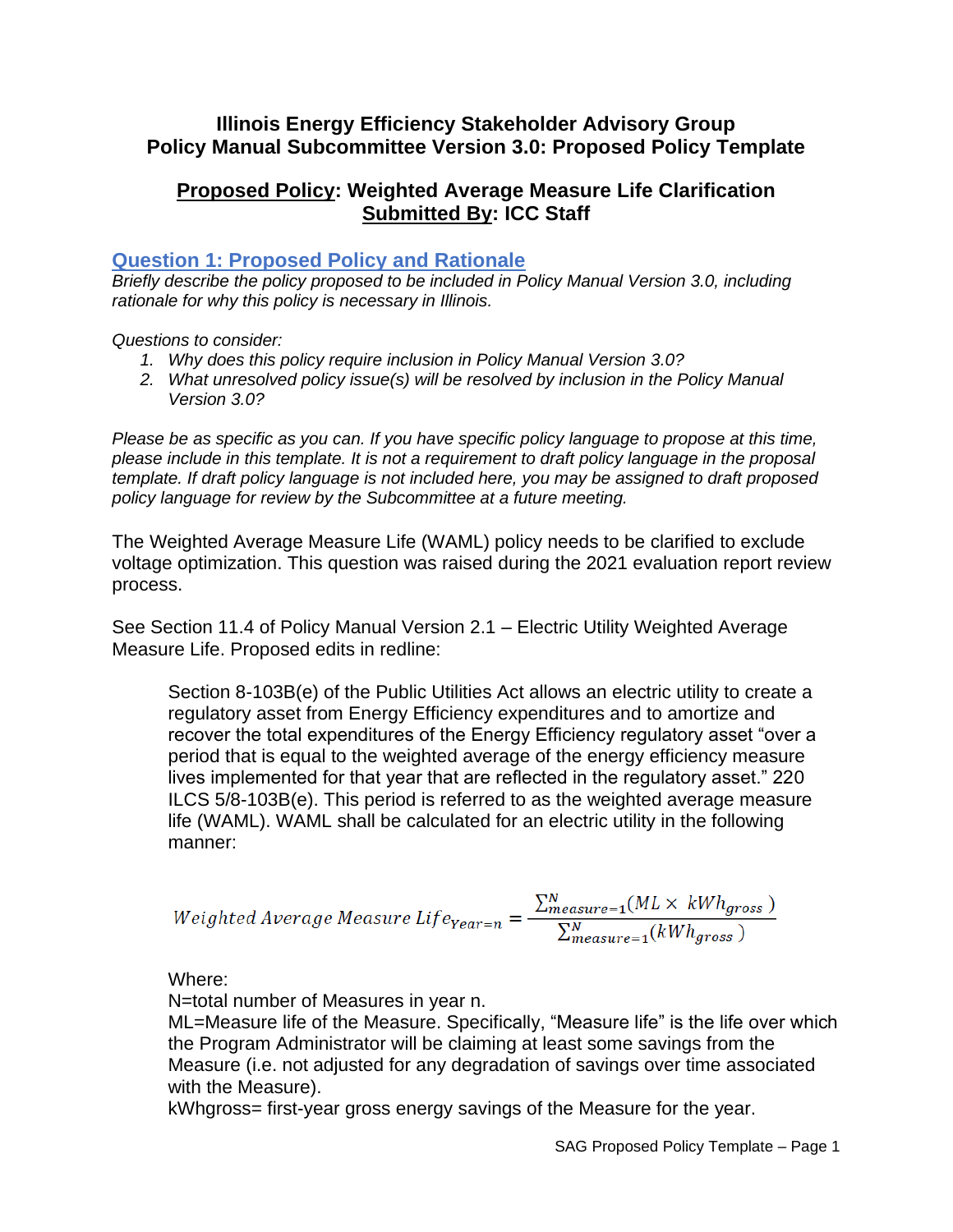Note: In calculating WAML, the gas Measure savings (and associated Measure life) that are actually counted toward a utility's applicable annual incremental energy savings goal (maximum 10%) shall be included in the WAML calculation. Evaluators shall calculate WAML as part of their annual impact EM&V reports using verified gross savings, excluding voltage optimization.

#### **Question 2: Utility Impact**

*Describe whether the proposed policy impacts Illinois gas utilities, electric utilities, or both.* 

Electric utilities

#### **Question 3: Background Research**

*Provide any background research completed in preparing this template, including source references and links, as applicable.* 

*Questions to consider:*

- *1. Are you aware of other jurisdictions or utilities that address this policy issue?*
- *2. Have any national or regional energy efficiency organizations addressed this policy topic? If so, please provide reports and any other relevant sources.*

N/A

## **Optional Question 4: Commission Decision**

*Has the Illinois Commerce Commission previously addressed this policy or issue? If so, please provide language and specific citations, including the ICC docket number.*

### **Optional Question 5: Statutory Consistency**

*Have you reviewed your proposed policy against applicable Illinois law? Are there any possible conflicts? If so, please explain and provide statutory citation(s).*

### **Optional Question 6: Additional Information**